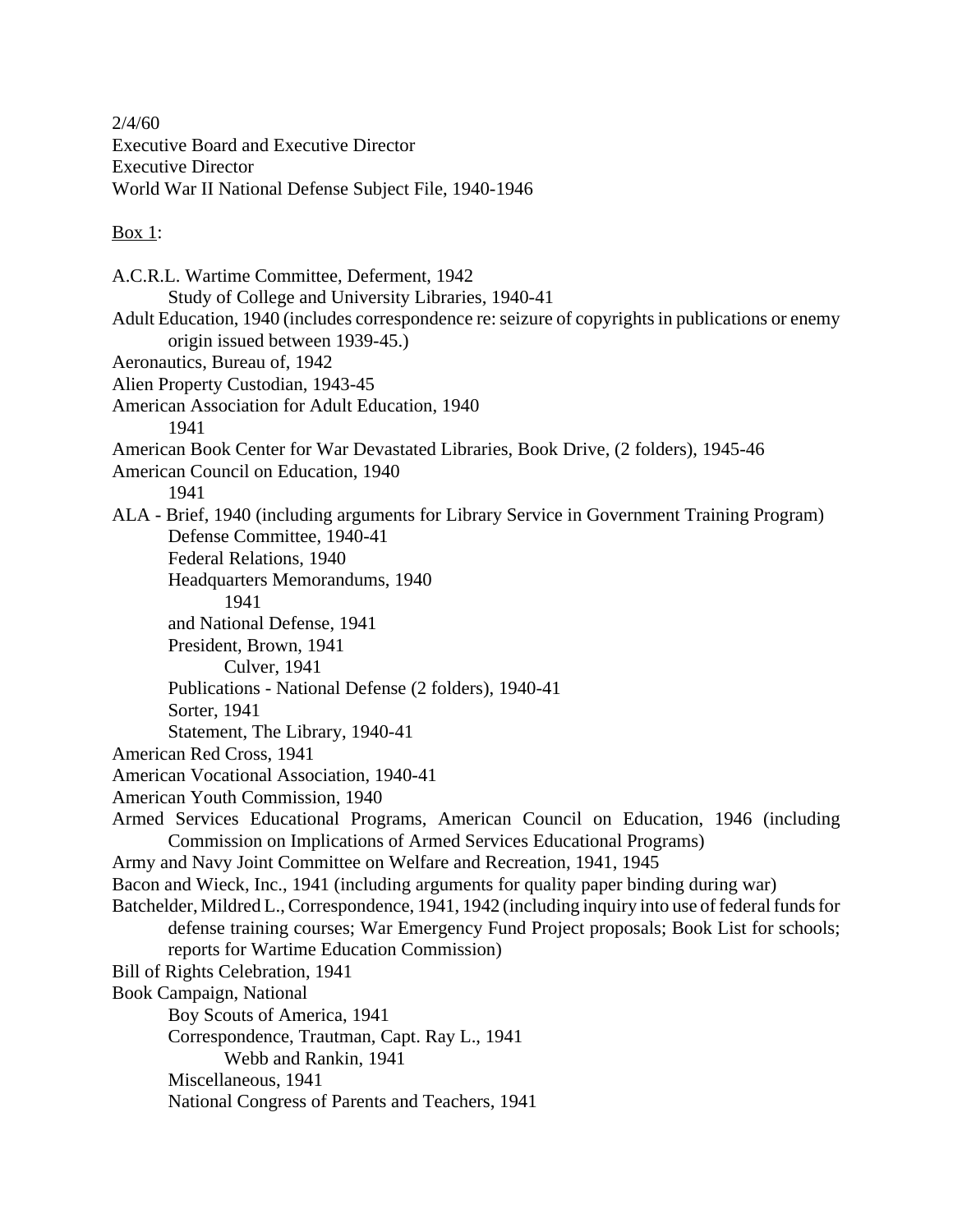Sponsors - A.L.A. Committee, Rankin, 1941 Committee, Webb, 1941 Executive Board, 1941 Miscellaneous, (2 folders) 1941 Sponsors - American Red Cross Headquarters Office (2 folders), 1941-42 Proposal, 1941 U.S.O., Miscellaneous, 1941 Sponsors, State and Local Groups, 1941 Book Drives Book Drives - Brown, 1941 Book Drive Supplement, 1941 Book Campaign Copies to M. Connor, 1941-42 Books for U.S. Soldiers as Prisoners of War–WWII, 1942 Book Needs, 1940-41 Citizens Committee–Phillips, 1941 General Recommendations, 1941 Merchant Marine, 1941 Other Possible Cooperation and Commercial Suggestions, 1941 Periodicals for Training Camps, 1941 Radio - N.B.C., 1941 Sorter, 1941 Taft, 1941 Topics, 1941 Allen and Vinton plans, 1941 Book Information Center, 1940 Book Mobilization Commission, 1942-43 Bowker, R.R. and Co., 1941 Publisher's Weekly, 1941 Brown -- Carlson Committee, 1943 Camp Libraries, (6 folders), 1940-41 Camp Libraries, 1940-41 Army Library Service Plan, 1941 Haining Report, 1941 Miscellaneous (2 folders), 1940-45

## $\frac{\text{Box } 2}{\text{Box } 2}$

Miscellaneous (2 folders), 1940-45 (including Tunney Interview) Survey -- Library Service to Army Camps, (3 folders), 1941 (including Navy camps) Recreation Educational Program (Motion Pictures), 1941

## Canada, 1941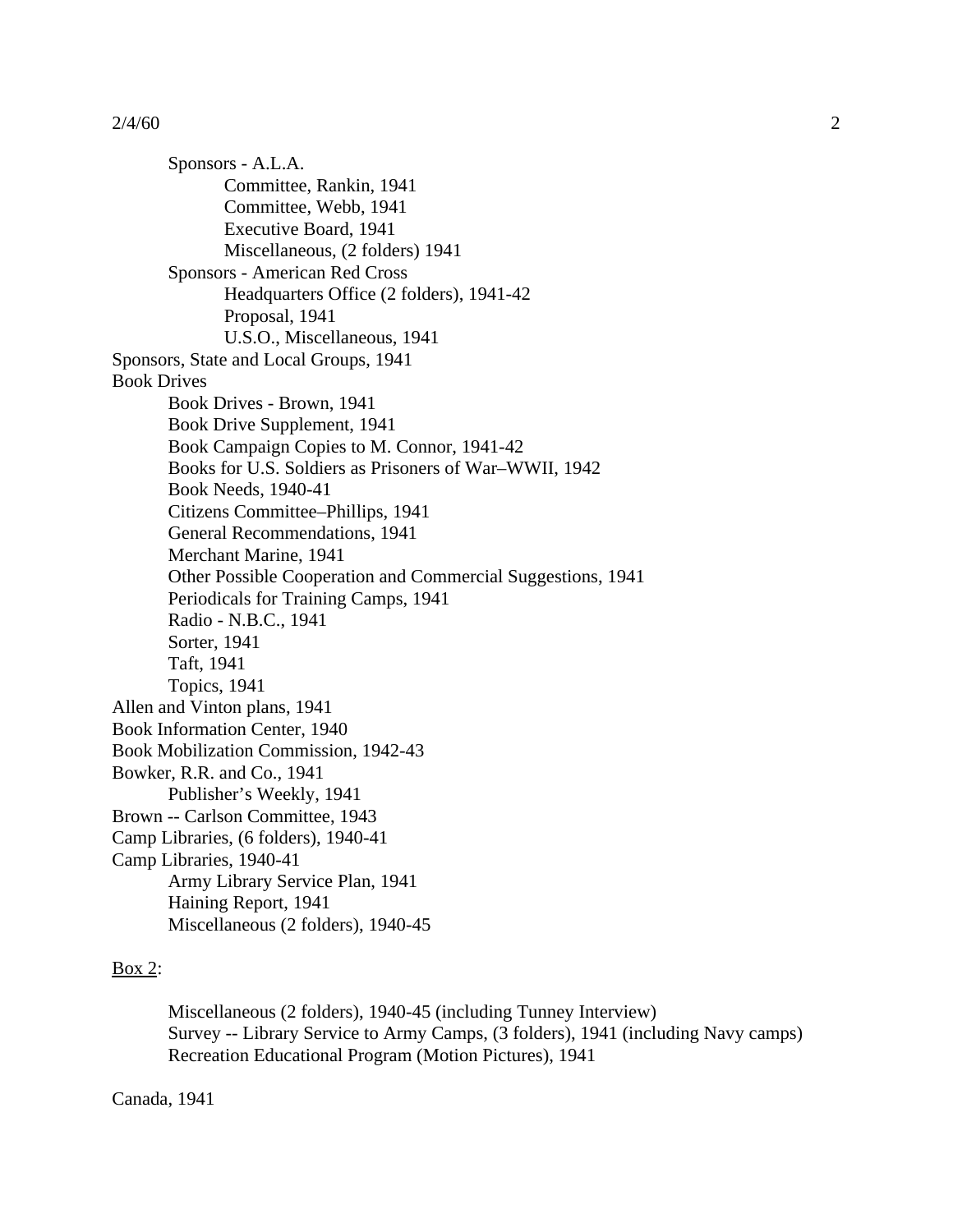Carlson, William -- A.C.R.L., 1943 Carnegie Corporation, 1941 Charge Records, 1940-41 Citizen's Advice, Bureau of, 1943 Civilian Defense, Office of, (3 folders), 1942-43 College Libraries and the War–Organizing and Pursuit, 1943 College Libraries War Study–Little, Evelyn, 1943 College Mobilization, 1942-43 (including librarian responses to surveys) Colleges and Universities, (2 folders), 1940, 1941 Commission on Implication of Armed Services Education, 1946 Committee on Civilian Defense, 1941-42 Committee for Congested Production Areas, 1942-43 Committee of International Studies, 1941 Library Research Facilities, 1940 National Defense Activities, 1941 Post-Defense Library Planning, 1941 Common Council on American Unity, 1940 Coney's Field Notes, 1943 Connecticut League of Women Voters, 1941 Conservation of Cultural Resources (6 folders), 1940-41 (including Ash correspondence and manuscript, 1941; ALA Questionnaire and replies, 1940-41; Richard H. Heindel, 1941; Waldo G. Leland, 1941); General correspondence, 1941) Cooperating -- National Recreational Association, 1941 Council on Books in Wartime (3 folders), 1943 Democracy, (2 folders) 1941 National Defense, 1940 Public Affairs, 1941 Defense Activities Circular -- name -- editions, 1942 Budget, 1941-42 Democracy, 1940 Democracy, Leaflet, 1941-42 Democracy -- Library Cooperation, (3 folders) 1940 Democracy Posters, 1941  $\frac{Box}{3}$ :

Documents, U.S. Government Blakely letter, 1942 Cory, John, 1942 Dunbar, Ralph, 1943 Howard, Paul, 1942 Merritt, LeRoy, 1941-43 Milam, Carl, 1942

New Law (2 folders), 1942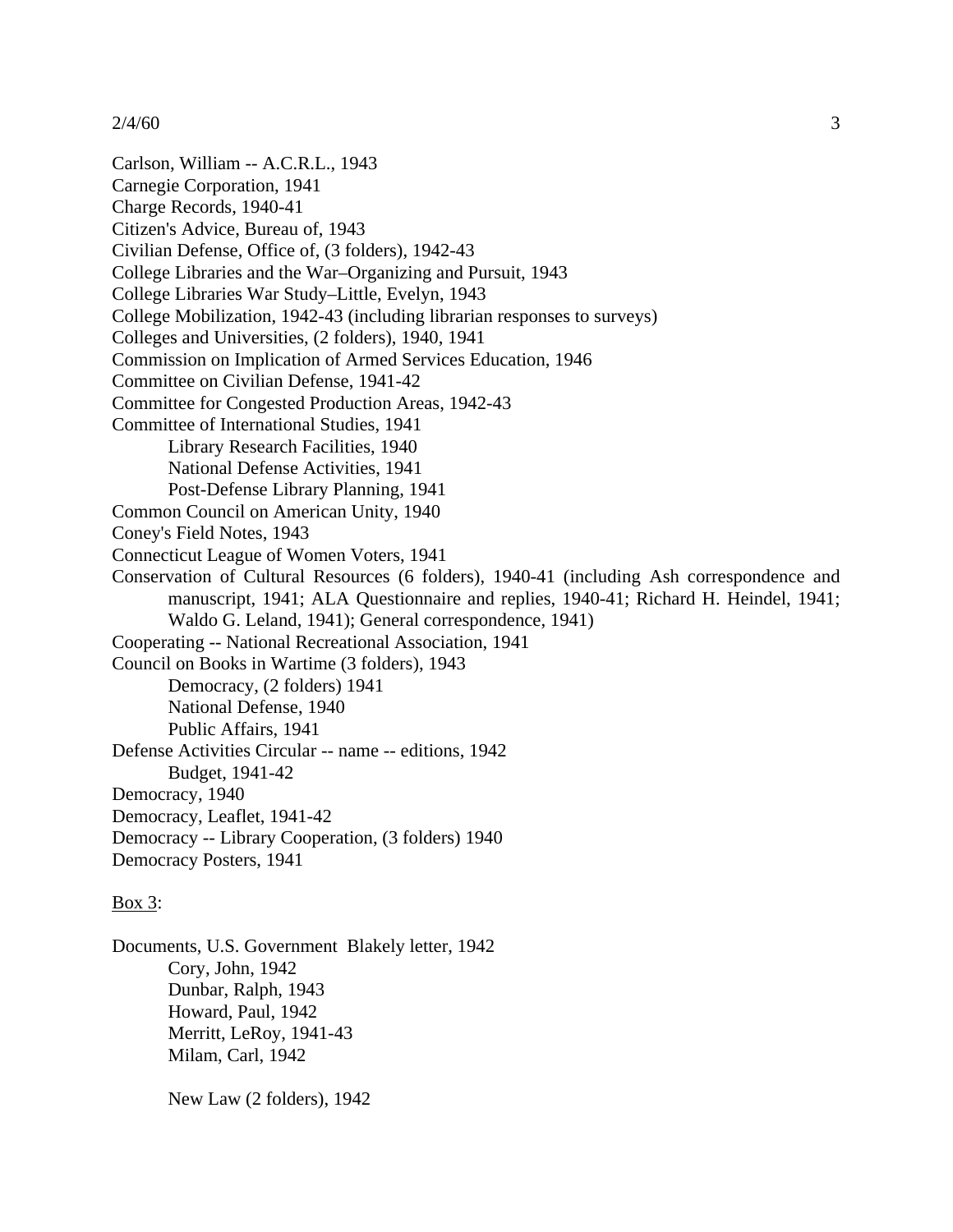Office of War Information (O.W.I.), (3 folders) 1942-43 Organizations Endorsing Our Recommendations, 1943 Scudder Report, 1942 Senators and Representatives, 1943 Study, 1942 White, Carl M., 1942 Wilcox, Jerome, 1942 Education, Advance Council for, 1943 (including list of "Books about Fighting Men") Educational Policies Commission, (2 folders), 1940-41 Emergency Activities, 1941 Engineering Schools, 1940 Federal Relations Committee, 1943 General Mills, Inc., 1941 Government Documents (3 folders), 1941-45 Government Publications–Wartime (4 folders), 1942-44 Hospital Library Service, 1943 Housing, 1941 Implications, Armed Forces Educational Program, (2 folders), 1946 Industrial Defense Training -- School, College, and Public Libraries, 1941 Industrial Leaders' Statement, 1941 Industrial Preparedness, 1940 Institutes (3 folders), 1942-44 (includes invitations to National meeting (A-J) and (K-z); World War II Demobilization Manifesto, 1944) Invitations to Attend Meeting, Luncheon or Dinner; Hotel, 1941 (War)RelocationCenters, 1942-43 (formally named "JapaneseRelocationCenters" includes books for Latin America Project) Joint Army and Navy Committee on Welfare and Recreation, 1943 Joint Committee on Reproduction of Enemy Publications, 1944-45 Kaiser, Walter H., 1940 Liaison Librarians, 1942-43 Library -- Geographic (2 folders), 1941-42 Library -- Geographic, California, 1940-41 Colorado, 1940-41 Colorado Council of Defense, 1943 Connecticut, 1940-41

# $\frac{\text{Box } 4}{\text{Box } 4}$

Delaware, 1940-41 Florida, 1941 Georgia, 1941 Illinois, 1940 Indiana, 1940-41 Iowa, 1940-41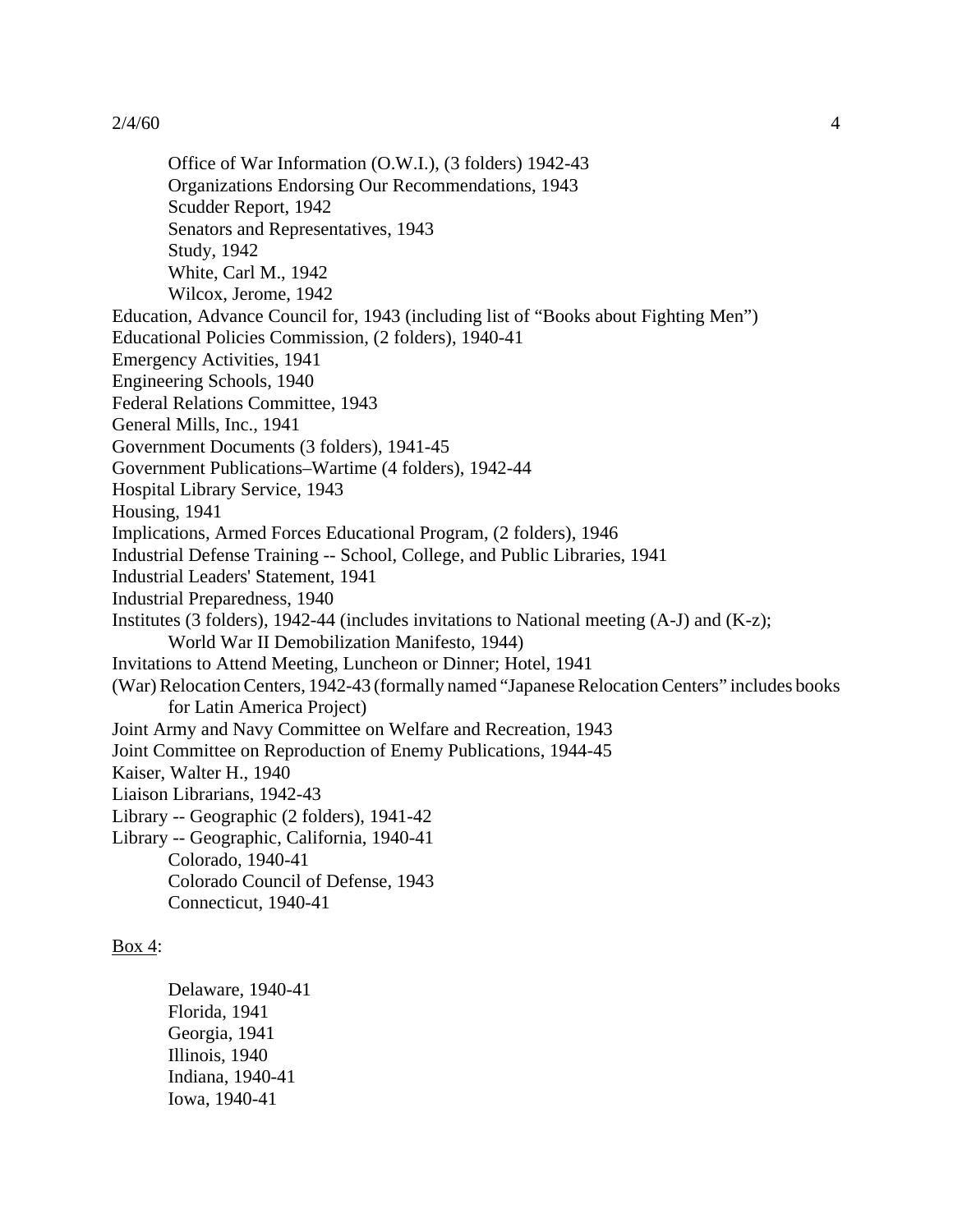Kansas, 1941 Kentucky, 1941 Maryland, 1940 Massachusetts, 1940-41 Michigan, 1940-41 Minnesota, 1940-41 New Jersey, 1940-41 New York, 1940-41 Ohio, 1940-41 Oregon, 1940 Pennsylvania, 1940-41 Rhode Island, 1940-41 South Carolina, 1941 Tennessee, 1940-41 Texas, 1940-41 Vermont, 1941 Virginia, 1941 Washington, 1941 Libraries and the National Emergency, 1940 Libraries and the War, 1942 Libraries and the War ALA Committee, 1942 Libraries Making War Collections, 1942 Library's Job in the National Emergency, 1941 Library Service in Army Camps, 1941 Library Service to Service Club Centers, 1941 Library Service Miscellaneous–Geographic, 1941 MacLeish–Rehabilitation of Veterans, 1942-43 Meeting of October 29 and Brown Notes, 1941 Milam, Carl H., 1941 Miscellaneous, 1943 Military Training Camps, 1940 Millet, Eliot, 1941 Murray Corporation of America, 1941 Name Sorter, (2 folders), 1941-42 National Board of Fire Underwriters, 1941 National Committee on Education and Defense, (2 folders) 1940-41 (see also U.S. War Department Committee on Education, Recreation and Community Service) National Council of Women of the United States and International Council of Women, 1942 National Defense, (7 folders), 1940 (including Activities and the ALA, 1940; Activities and Libraries, 1941; State Library Agencies, 1940; Advisory Committee, 1940) National Education Association, 1940 National Education and Recreation Council (2 folders), 1940-41 (including National Social Work Council and United Service Org., 1940-41)

National Fire Protection Association, 1941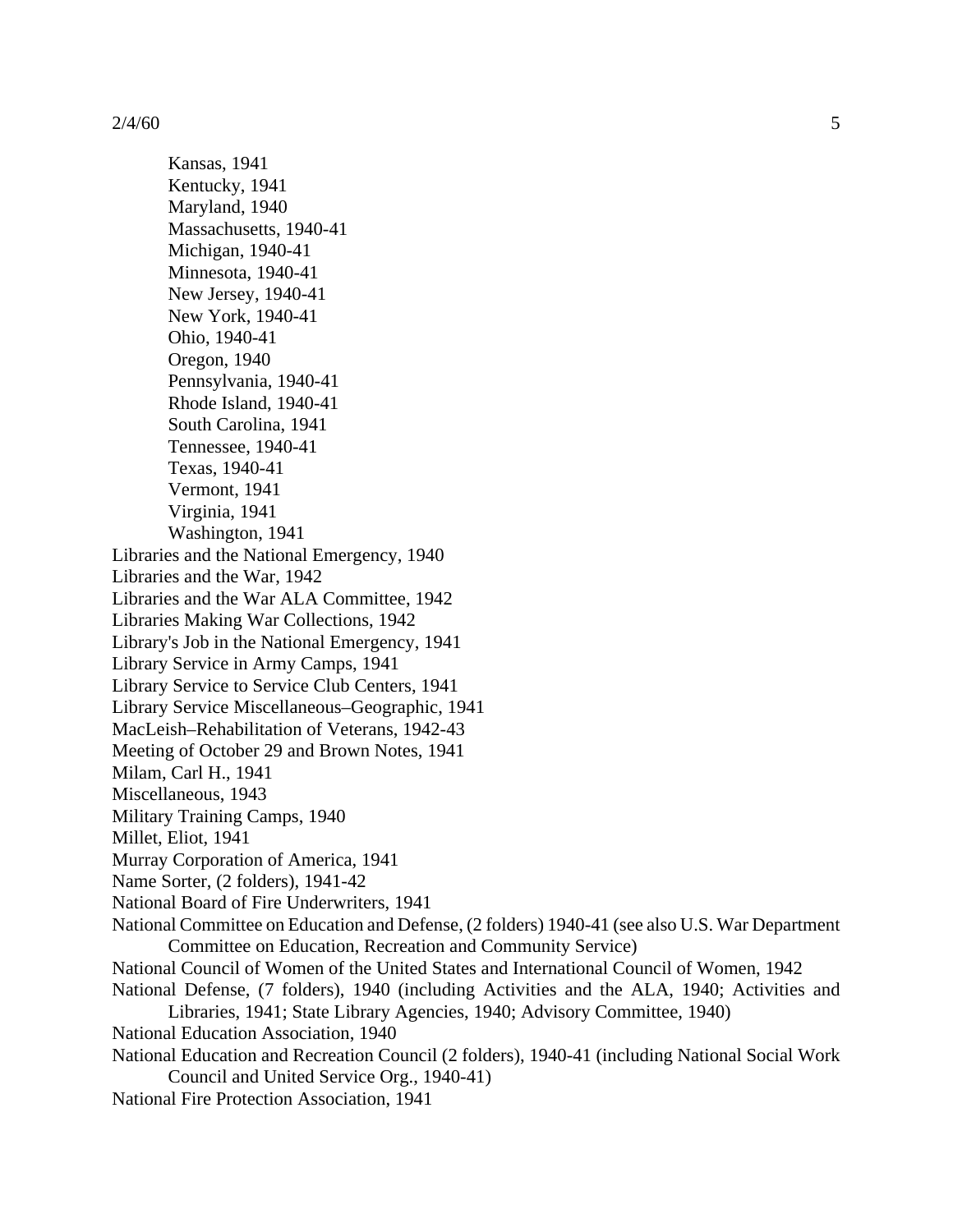National Foundation for Education in American Citizenship, 1941 National Information Bureau, 1940 National Policy Committee, 1941 National Recreation Association, 1941 National Research Council, 1941 National Social Work Council, 1941 Navy, 1940 National Socialist (NAZI) Publications: destruction by the Allies in Germany and protests against such destruction, (6 folders), 1946 (note: files #5 and #6 contain original documents extracted from #1- 4; copies replace these documents in first four folders) (includes letter written by Owen Brewster to L. Felix Ranlett regarding book burning) New Republic, the, 1941 New York State -- Soldiers and Sailors Friends Project, 1941 Non-Partisan Council to Win the Peace, 1943 Normal Library Service, 1940 Nutrician (3 folders), 1940-42 Occupational Training -- Colleges, 1940 Occupational Training -- Schools, 1940 Office of Education (U.S.), 1943 Office of Facts and Figures -- Government Publications, 1942 Old Files -- World War II, 1942-43 Opinions on National Institute, 1941  $\frac{Box 5}{}$ 

Other Organizations, 1940

Our American Democracy, 1940

- Periodical Program -- Report by the ALA Committee on Aid to Libraries in War Areas to the Rockefeller Foundation, 1941-47
- Personnel, 1940-41
- P. L. Service to Industry, 1940
- Post Defense Planning (7 folders), 1941 (including ALA Committee file for Carl Joeckel; National Resources Planning; Publication-Work Reserve)
- Post War Library Plan (8 folders), 1942-43 (including International programming, Public Library Standards, Meeting notes)

Post War Standards for Public Libraries, 1943

Policy Statement -- Suggested Revisions, (2 folders),1941

Priorities, 1943

Priorities -- Cory, John, 1942

- Priorities -- Miscellaneous, 1942
- Priorities and Rationing, 1943

Priorities -- Tires, (2 folders), 1941-42

- Profiting from the War, 1943
- Prisoners of War, 1942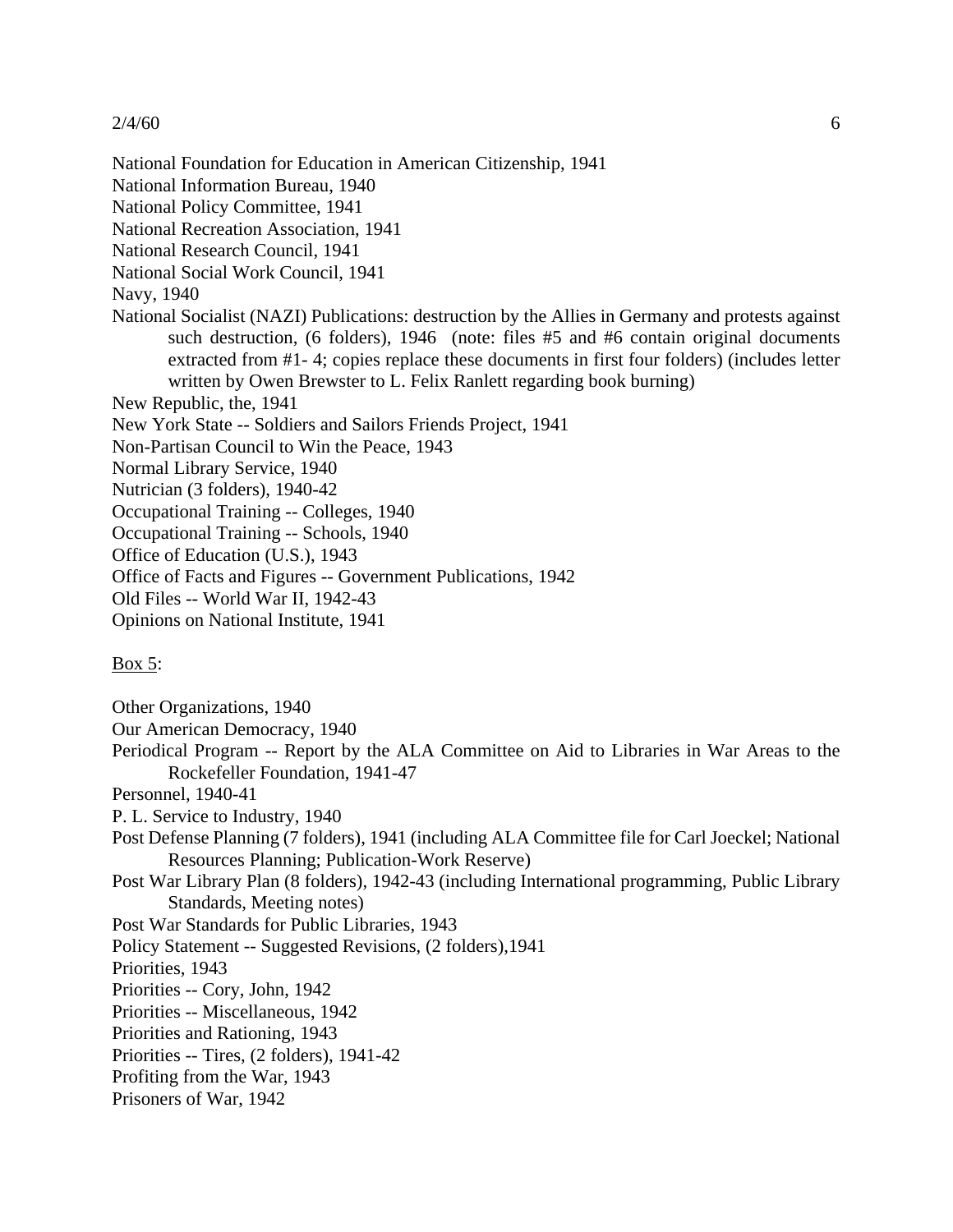Progressive Librarians Council, 1940 Publications -- ALA and the National Defense, 1941-42 Publicity, 1941 Questionnaire to Librarians in Service Commands and Camp Libraries, (4 folders), 1945-46 Racial–"Negro Librarians," 1941 Radio, 1941 Refugees, Children (2 folders), 1940-41 Refugees, Librarians (2 folders), 1940-41 Rehabilitation/Miscellaneous, 1941 Rehabilitation -- ALA Committee on Aid to Devastated Libraries (5 folders), 1941-45

 $\frac{Box\ 6:}{}$ 

Relations with Other Agencies, 1940 Rockefeller, 1940 School Library Section, 1940 School Library Study (2 folders), 1942-43 School of Military Government, 1943 Science research Associates, 1940 Scudder, Robert, 1941 Service Book League, 1942 Smith, Xenophon, 1942 Special Libraries Association, 1940 Sorter Files (9 folders), 1941-43 Studies -- Book Needs (2 folders), 1940 Studies -- Book Needs (5 folders), 1940-41 (includes Kaiser and Paine; CAA Pilot Training and Libraries) Studies, Miscellaneous, 1941 Studies, Public Libraries Service and Needs (7 folders), 1941 (includes criticisms of proposed survey; correspondence with libraries; Orman's Brief) Summaries–Questionnaire to Librarians in Armed Forces, Etc., Spring, 1945 Survey -- Russell Munn, 1941 Survey of Public Library Needs, 1941 Survey of Colleges and University Library Needs, 1941 United Service Organization, (3 folders), 1941-42 United States Army and Navy–Lt. Command, 1943 United States Civilian Morale Service, 1941 Consultants for Office of Facts and Figures, 1941-42 Dunbar, Ralph (2 folders), 1942 Education, Office of, 1941 (includes inquiry)

# $\frac{\text{Box } 7:}{}$

Federal Communications, 1942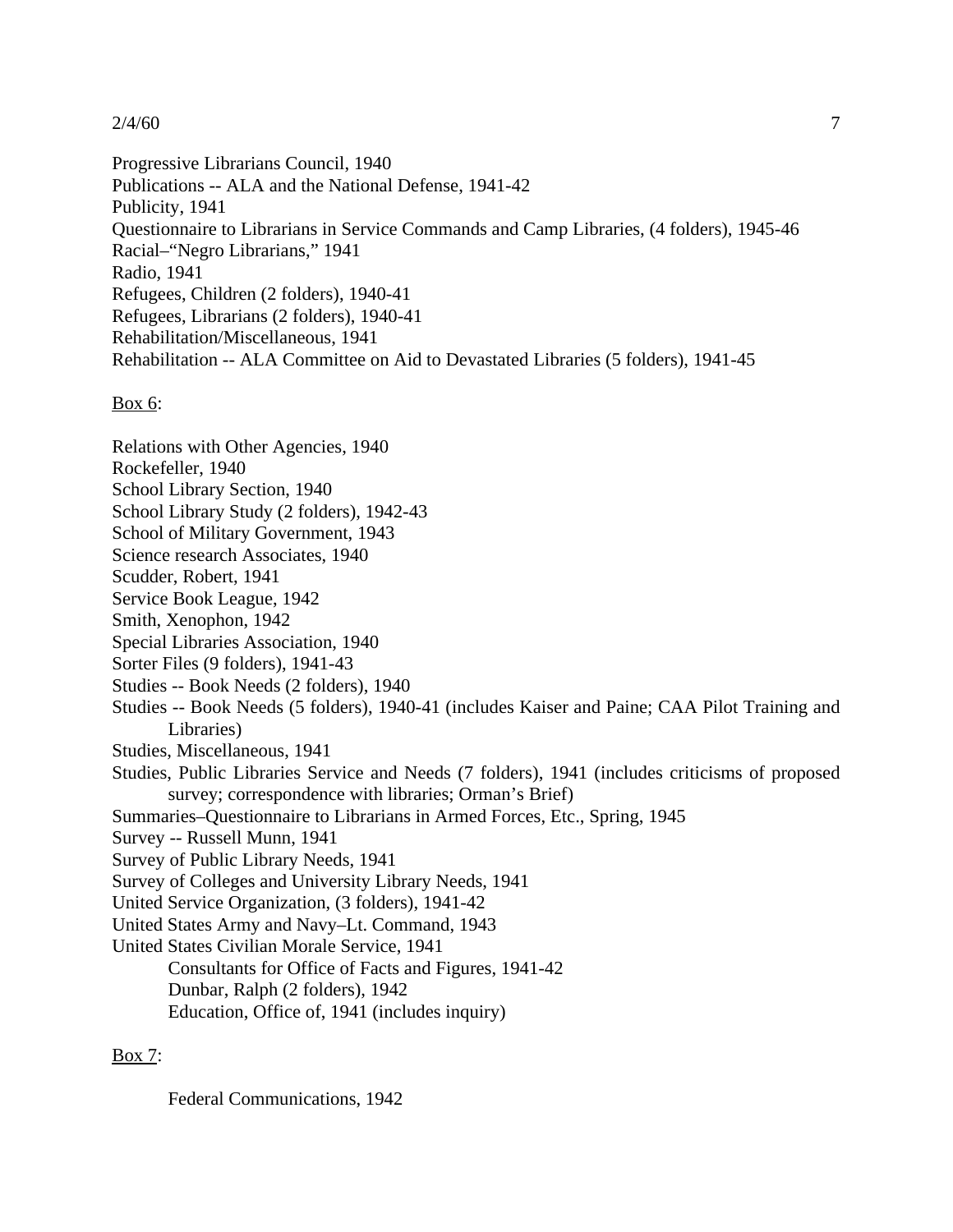United States Government - Agriculture, Department of (3 folders), 1941 (includes Pamphlet-Kit proposal, Ralph M. Dunbar Correspondence)

Civilian Defense, Office of, 1943

Congress, Library of (7 folders), 1941 (includes MacLeish, Archibald, Evans and Luther **Correspondence** 

Education, Office of (4 folders), 1940-41 (includes Studabaker file)

- Education, Office of (4 folders), 1941-42 (includes sources of information on National Defense; Wartime Committee–Cartwright; National Institute of Education and the War)
- Emergency Management Office, 1941
- Federal Security Agency (3 folders), 1941 (including correspondence with Paul McNutt)
- Labor, Department of, 1941
- Navy Department, 1941
- Office of Production Management, 1941
- War Department (4 folders), 1940-43 (including Committee on Education, Recreation and Community Service)
- War Department -- Troutman, (3 folders), 1940-42
- War Information, Office of, 1943-44 (includes Library War Guide)
- W.P.A., 1941

United States, Joint Committee on Army and Navy Recreation, 1942

Miscellaneous, (3 folders), 1941-43

Office of Price Administration, (2 folders), 1942

- Office of War Information, 1943
- Service Command, 1943
- Sorter (2 folders), 1940-44
- State, Department of –Education Program in Europe (Letter to Sec. Hull), 1944
- Treasury -- "Mrs. Brown Buys a Bond," 1941
- V-File Sorter, (2 folders), 1943
- V.B.C. (Victory Book Campaign) (5 folders), 1942-45

## $\frac{Box 8}{ }$

Victory Corps, (2 folders), 1942-43 (includes high school and national programs) Vocational Education (11 folders), 1940-43 (includes schools–arranged by state, city; survey notes from Russell Munn; U.S. Office of Education Appropriations) Vocational Training for War Production Works, 1942 Vormelker, Rose, 1942 W.A.A.C.S., 1942 Wallace, Henry and Claribel Barnet–Rural Planning, 1934 W.P.A. (3 folders), 1942